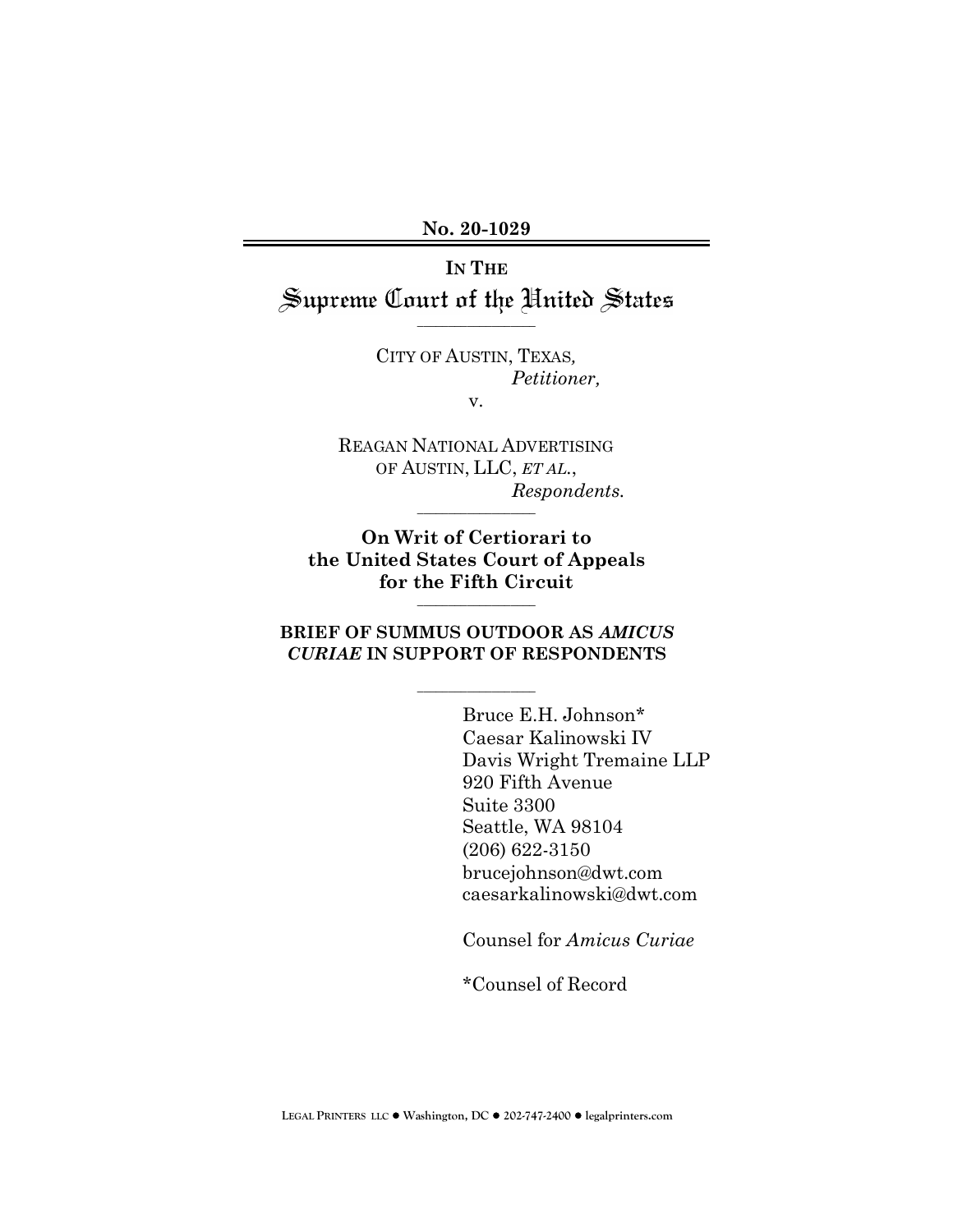## QUESTION PRESENTED **QUESTION PRESENTED**

Whether petitioner's sign code, which permits Whether petitioner's sign code, which permits the digitization of signs that advertise activities on the digitization of signs that advertise activities on the premises but prohibits the digitization of other the premises but prohibits the digitization of other signs, violates the First Amendment. signs, violates the First Amendment.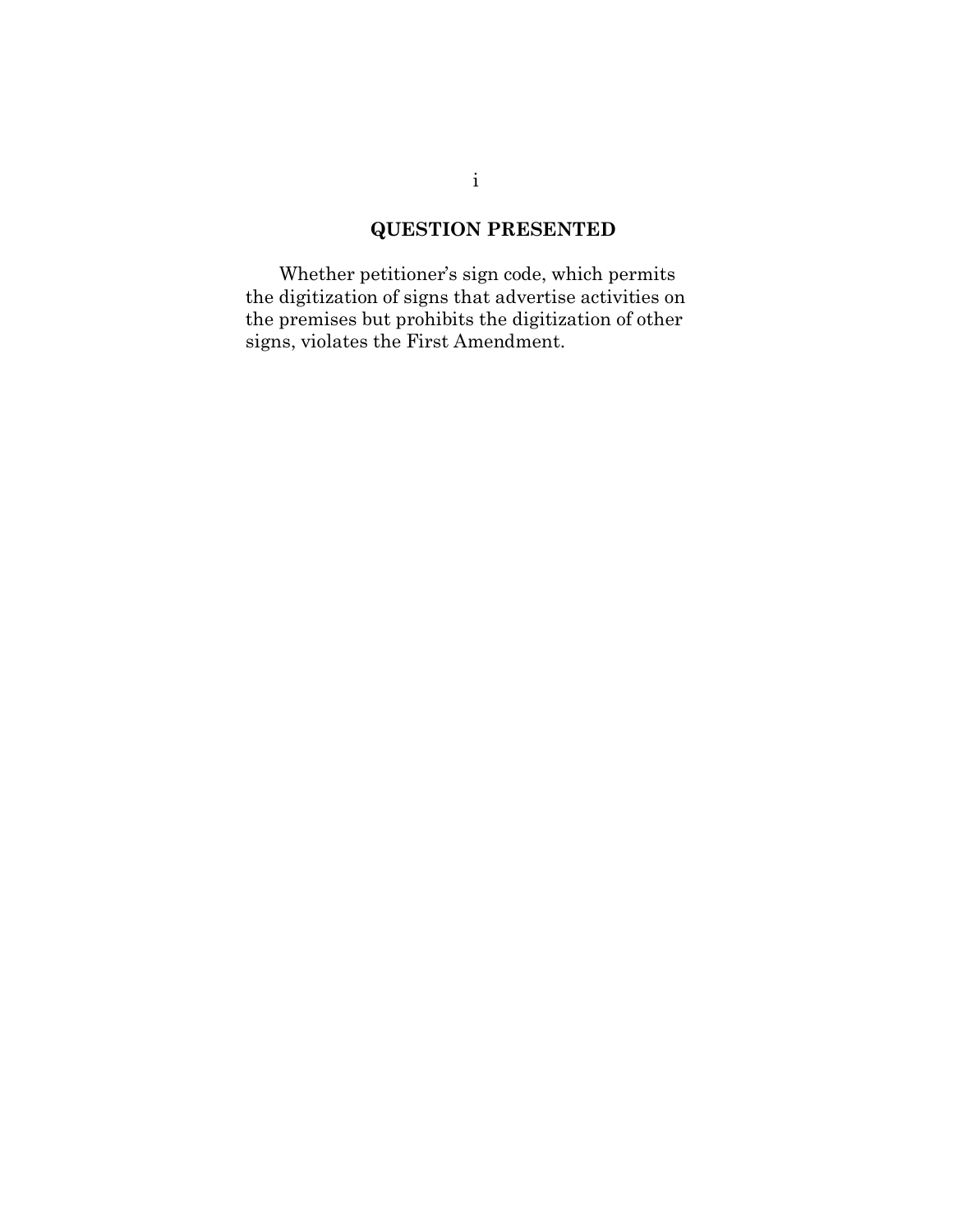## TABLE OF CONTENTS **TABLE OF CONTENTS**

# Page **Page**

| INTEREST OF AMICUS CURIAE1                                                                                                                                     |
|----------------------------------------------------------------------------------------------------------------------------------------------------------------|
|                                                                                                                                                                |
|                                                                                                                                                                |
|                                                                                                                                                                |
| Austin Ignores That Its Code Mandates Content<br>$\mathbf{L}$<br>and Viewpoint Discrimination Against Messages<br>Advocating for Businesses Located Outside of |
| II. Austin Ignores Reasonable Time, Place, and<br>Manner Restrictions Between On- and Off-<br>Premises Signs That Would Not Require                            |
|                                                                                                                                                                |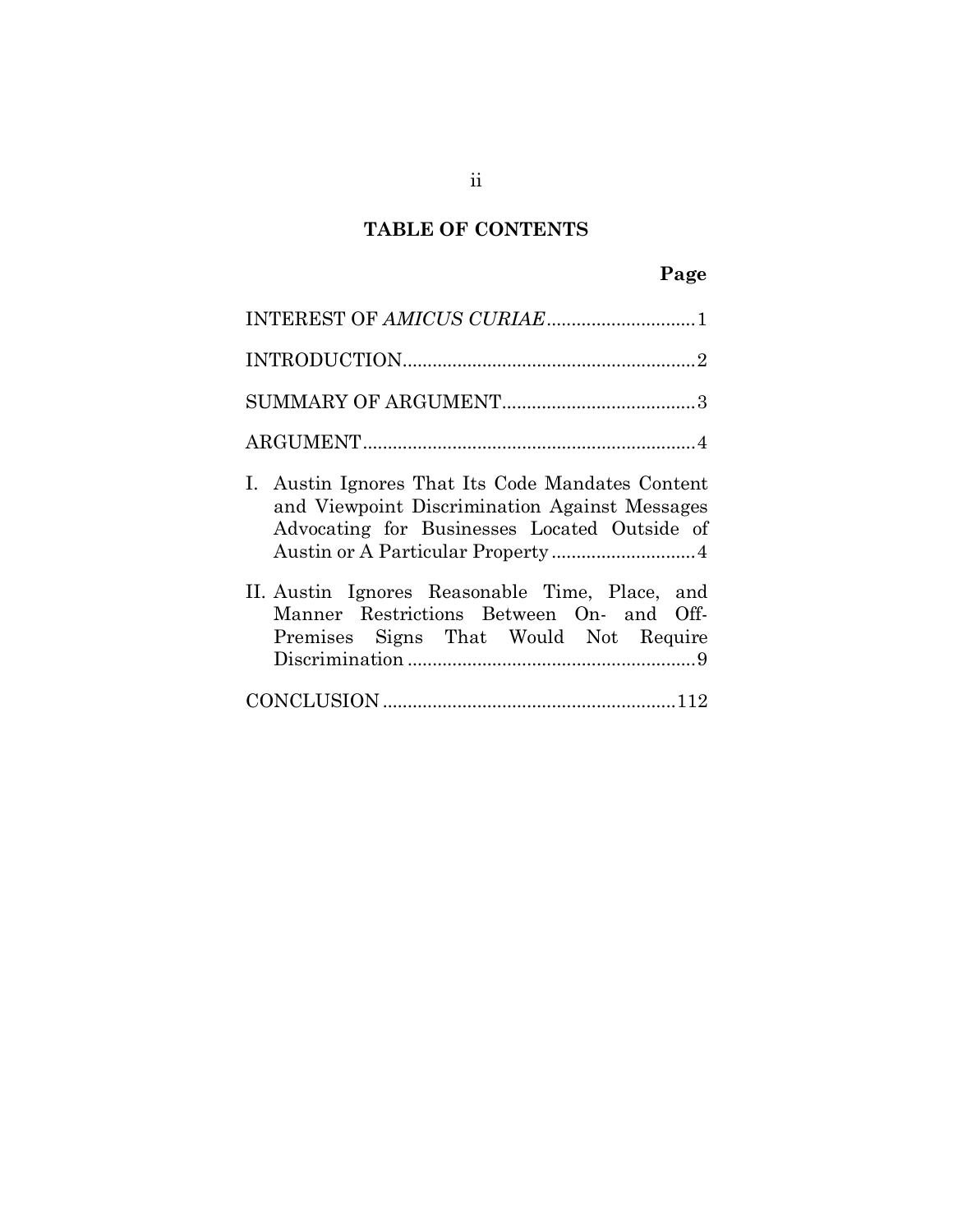# TABLE OF AUTHORITIES **TABLE OF AUTHORITIES**

CASES **CASES**

# Page(s) **Page(s)**

# Americans for Prosperity Found. v. *Americans for Prosperity Found. v.*  Bonta, *Bonta*, 141 S. Ct. 2373 (2021) [12](#page-16-1)  141 S. Ct. 2373 (2021)............................................12 Fla. Star v. B.J.F., *Fla. Star v. B.J.F.*, 491 U.S. 524 (1989) [7](#page-11-0)  491 U.S. 524 (1989) ..................................................7 Lloyd Corp., Ltd. v. Tanner, *Lloyd Corp., Ltd. v. Tanner*, 407 U.S. 551 (1972) [6](#page-10-0)  407 U.S. 551 (1972) ..................................................6 Reed v. Town of Gilbert, *Reed v. Town of Gilbert*, 576 U.S. 155 (2015) [passim](#page-6-1)  576 U.S. 155 (2015) ........................................*passim* Republican Party of Minn. v. White, *Republican Party of Minn. v. White*, 536 U.S. 765 (2002) [7](#page-11-1)  536 U.S. 765 (2002) ..................................................7 Turner Broad. Sys., Inc. v. FCC, *Turner Broad. Sys., Inc. v. FCC*, 512 U.S. 622 (1994) [5](#page-9-0)  512 U.S. 622 (1994) ..................................................5 United States v. Gen. Motors Corp., *United States v. Gen. Motors Corp.*, 323 U.S. 373 (1945) [6](#page-10-1)  323 U.S. 373 (1945) ..................................................6 CONSTITUTIONAL PROVISIONS **CONSTITUTIONAL PROVISIONS** U.S. Const., amend. I passim U.S. Const., amend. I ...........................................*passim* FEDERAL STATUTES **FEDERAL STATUTES** 23 U.S.C. 131 (Highway Beautification 23 U.S.C. 131 (Highway Beautification Act) [5](#page-9-1)  Act) .............................................................................5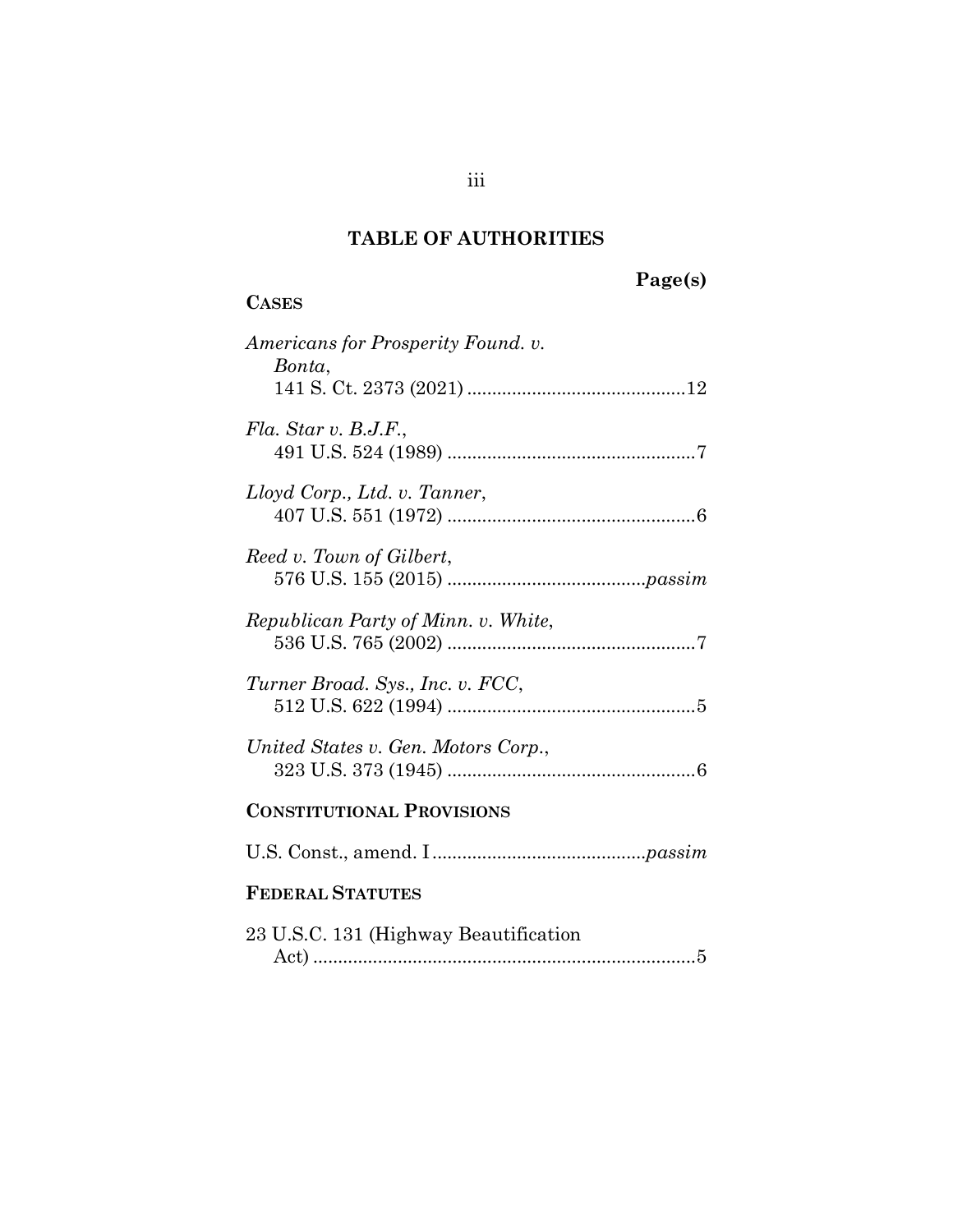#### RULES **RULES**

|  | City of Austin Code $\S 25-10-102(1)$ 3 |  |
|--|-----------------------------------------|--|
|  |                                         |  |

#### OTHER AUTHORITIES **OTHER AUTHORITIES**

| Coca-Cola and Israel, Snopes,      |  |
|------------------------------------|--|
| https://www.snopes.com/fact-       |  |
|                                    |  |
| Pepsi Pulls Controversial Kendall  |  |
| Jenner Ad After Outcry, NBCNews    |  |
| (April 5, 2017),                   |  |
| https://www.nbcnews.com/news/nbcb  |  |
| lk/pepsi-ad-kendall-jenner-echoes- |  |
| black-lives-matter-sparks-anger-   |  |
|                                    |  |
| Department of Transportation,      |  |
| Guidance on Off-Premise Changeable |  |
| 5                                  |  |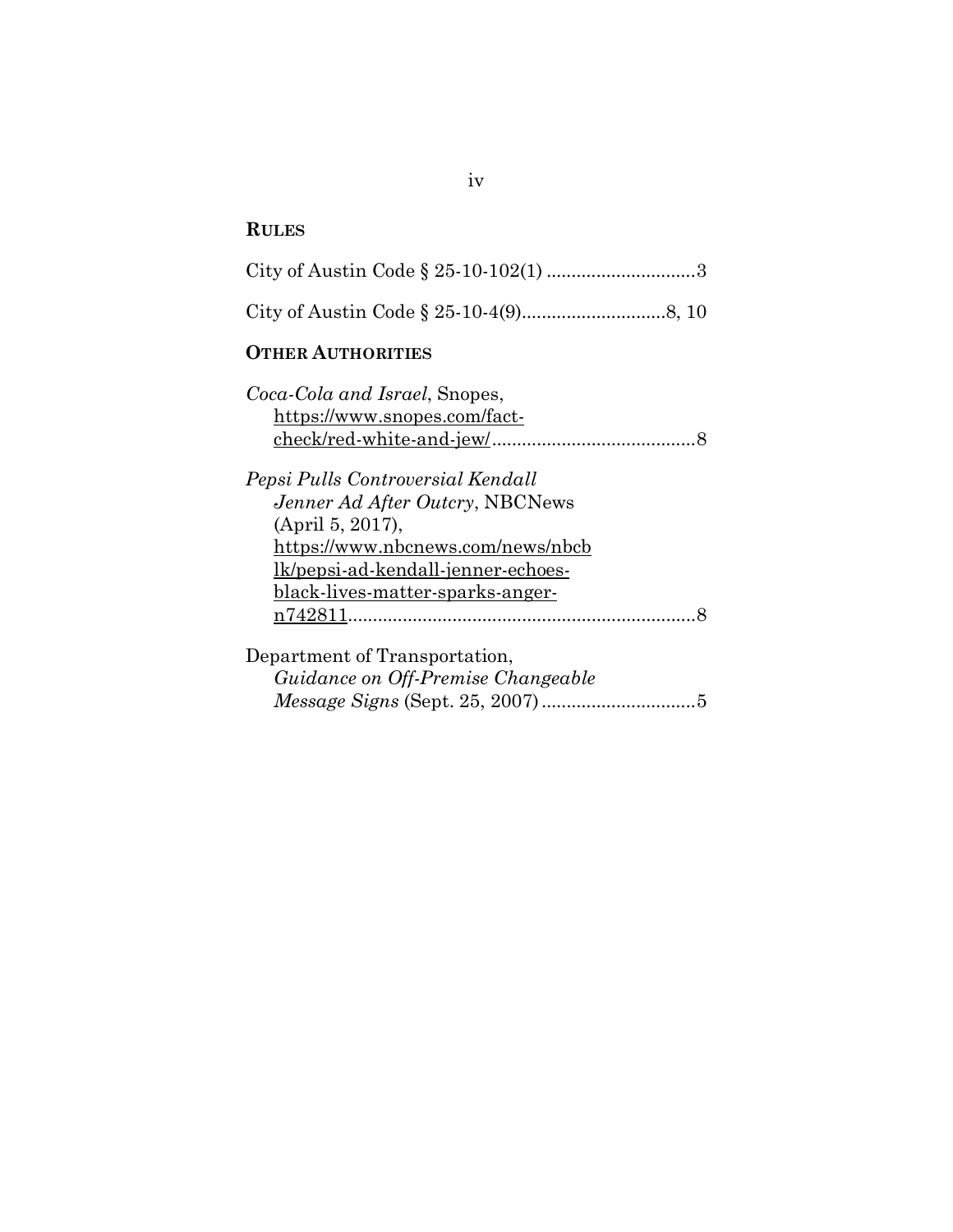# INTEREST OF AMICUS CURIA[E1](#page-5-1) **INTEREST OF** *AMICUS CURIAE***<sup>1</sup>**

<span id="page-5-0"></span>Summus 2, LLC, doing business as Summus Summus 2, LLC, doing business as Summus Outdoor, is a sign management company with over 50 Outdoor, is a sign management company with over 50 years of combined history managing the display of years of combined history managing the display of messages on signs in multiple cities across the United messages on signs in multiple cities across the United States. Throughout decades of experience in applying States. Throughout decades of experience in applying for sign permits, operating signs in compliance with for sign permits, operating signs in compliance with municipal codes, and defending against various types municipal codes, and defending against various types of purported infractions, Summus has practical of purported infractions, Summus has practical knowledge regarding the proliferation and regulation knowledge regarding the proliferation and regulation of signs. Summus has also suffered the effects of of signs. Summus has also suffered the effects of inconsistent and ideologically motivated enforcement inconsistent and ideologically motivated enforcement of "proper" or "acceptable" speech—an issue that was of "proper" or "acceptable" speech—an issue that was exacerbated in cities like Seattle and Portland exacerbated in cities like Seattle and Portland following last year's riots. following last year's riots.

Summus does not, however, seek to reject all Summus does not, however, seek to reject all government authority over the regulation of on-government authority over the regulation of onpremise and off-premise signs. In fact, its experience premise and off-premise signs. In fact, its experience has shown that proper regulation provides a benefit to has shown that proper regulation provides a benefit to the public and the industry by reducing overall clutter the public and the industry by reducing overall clutter and improving the ability to connect with viewers. and improving the ability to connect with viewers. But this experience also comes with an understanding But this experience also comes with an understanding of the limitations of government agents, whose own personal beliefs often bleed into regulation when personal beliefs often bleed into regulation when asked to interpret the meaning of any content—even asked to interpret the meaning of any content—even if simply whether the message is on-premise or off-if simply whether the message is on-premise or offpremise. As such, Summus avers that its brief will premise. As such, Summus avers that its brief will inform the Court about the real-world implications of inform the Court about the real-world implications of

<span id="page-5-1"></span><sup>1</sup>Both parties have consented to this amicus curiae brief. No 1 Both parties have consented to this *amicus curiae* brief. No counsel for a party authored this brief in whole or in part, and no counsel for a party authored this brief in whole or in part, and no person or entity other than amicus and their counsel made a person or entity other than *amicus* and their counsel made a monetary contribution to the preparation or submission of this monetary contribution to the preparation or submission of this brief. brief.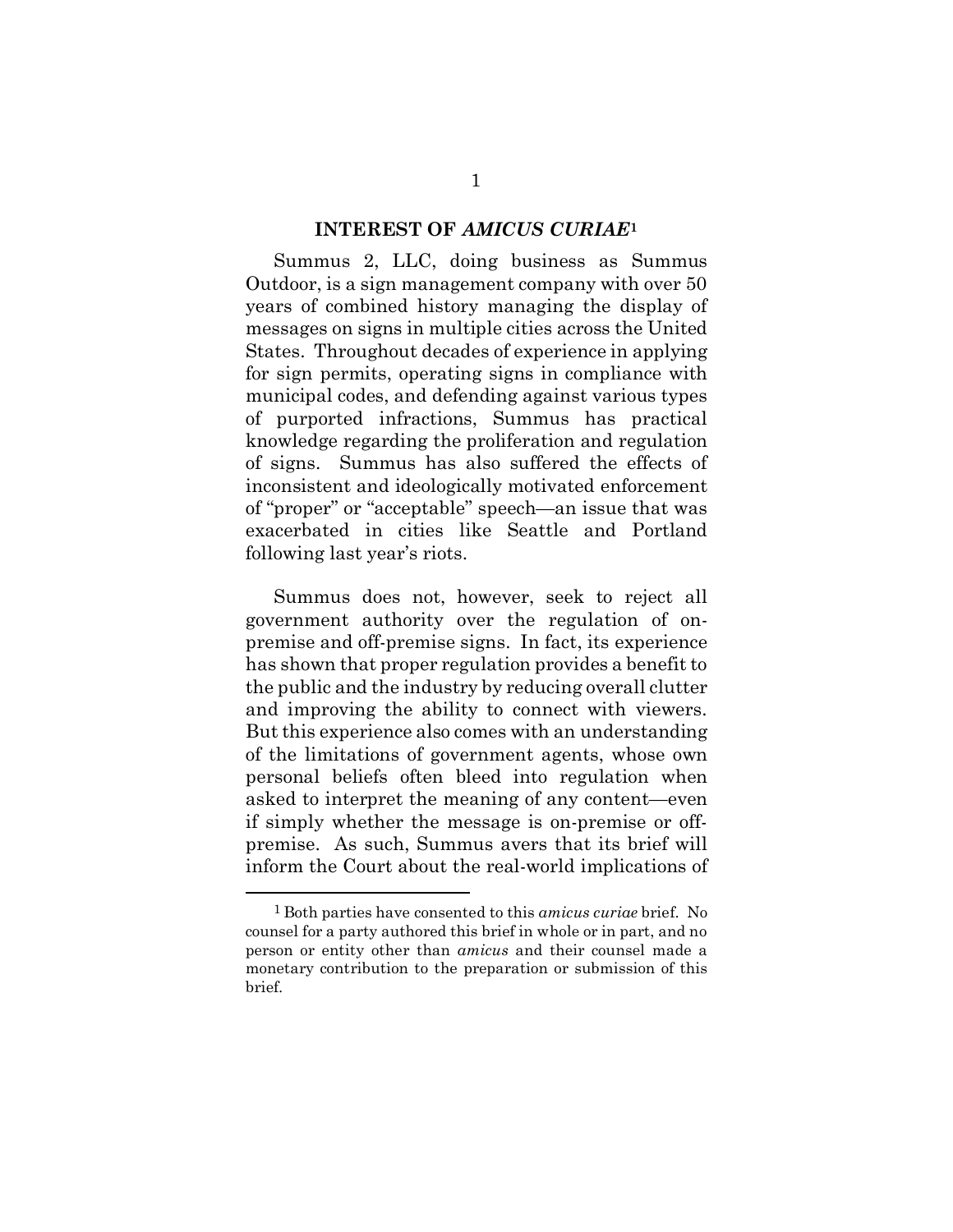Petitioner's brief and assist with identifying Petitioner's brief and assist with identifying constitutionally supported solutions that further constitutionally supported solutions that further governmental interests in regulating the distinctions governmental interests in regulating the distinctions between on-premise and off-premise signs. between on-premise and off-premise signs.

## INTRODUCTION **INTRODUCTION**

<span id="page-6-0"></span>Every day, property owners across the United Every day, property owners across the United States must petition their local governments to States must petition their local governments to engage in speech on their own property. This prior engage in speech on their own property. This prior restraint—prohibiting a speaker from broadcasting his or her message before obtaining a permit to do so— his or her message before obtaining a permit to do so requires an applicant to identify the type of sign sought to be installed. With regulations like those at issue here, however, local governments often do not issue here, however, local governments often do not limit their inquiry to only the type, placing, or manner limit their inquiry to only the type, placing, or manner of sign sought to be installed. of sign sought to be installed.

Instead, government agents seek to interpret the Instead, government agents seek to interpret the content of the existing or proposed sign messages— *content* of the existing or proposed sign messages making determinations about the meaning and intent making determinations about the meaning and intent of the permit holder or applicant to determine of the permit holder or applicant to determine whether they comport with the type of on-premise or whether they comport with the type of on-premise or off-premise permit sought. In circumstances where this personalized analysis is applied to discriminate this personalized analysis is applied to discriminate between on- and off-premises signs, cities like Austin between on- and off-premises signs, cities like Austin then seek to penalize certain messages: content and then seek to penalize certain messages: content and viewpoints that advertise goods, people, or services of viewpoints that advertise goods, people, or services of businesses that cannot afford store fronts or property businesses that cannot afford store fronts or property in city limits—like the "small, cash-strapped entity in city limits—like the "small, cash-strapped entity that own[ed] no building" in Reed. that own[ed] no building" in *Reed*.

<span id="page-6-1"></span>Contrary to Petitioner Austin's position, the Court Contrary to Petitioner Austin's position, the Court has identified many permissible manners of has identified many permissible manners of regulating between these types of signs that do not target the content of their speech. As such, amicus target the content of their speech. As such, *amicus*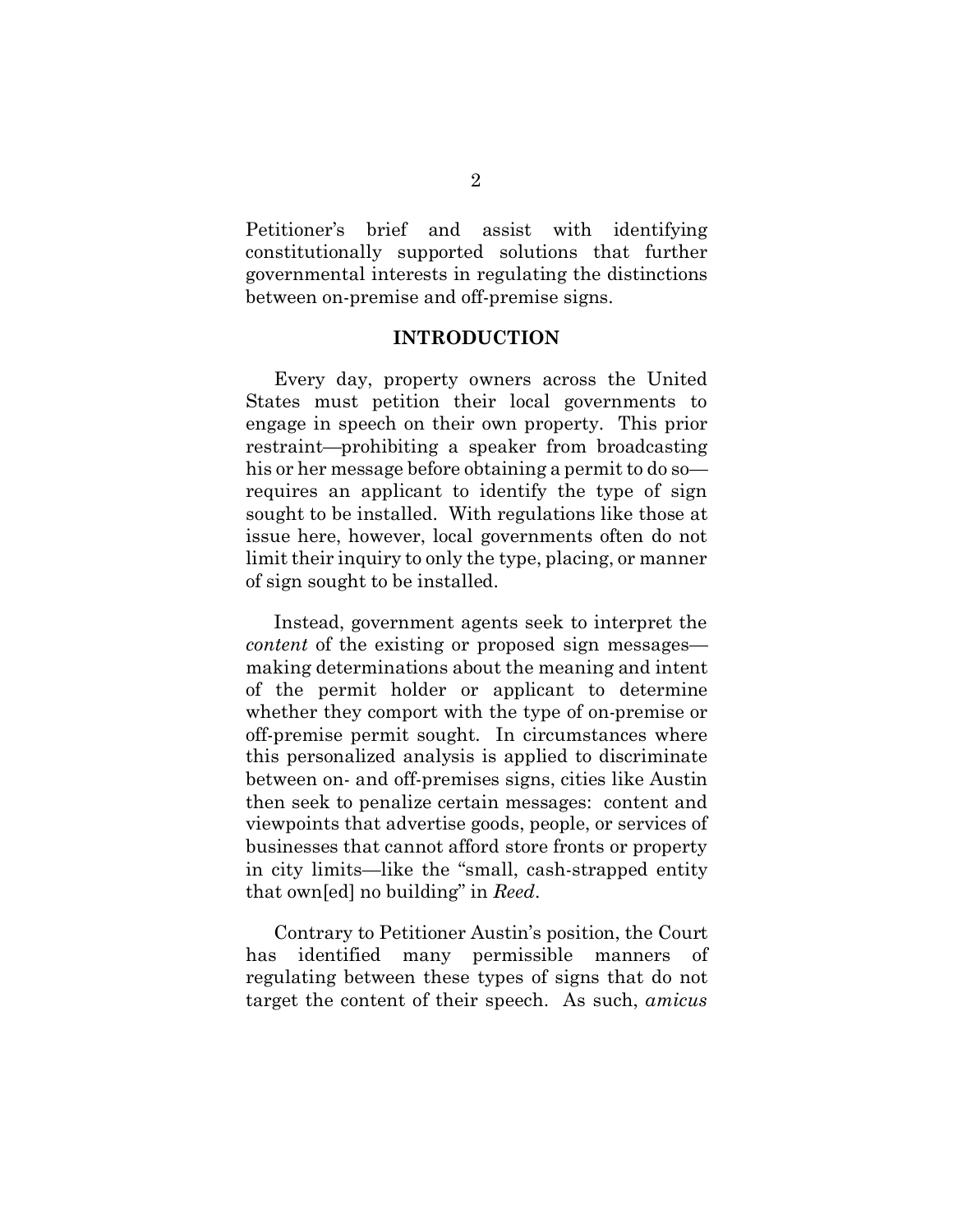respectfully requests that the Court affirm the Fifth Circuit's decision, refute the necessity of Austin's Circuit's decision, refute the necessity of Austin's content discrimination in its regulation, and vindicate content discrimination in its regulation, and vindicate the First Amendment rights of speakers across the the First Amendment rights of speakers across the nation who seek to communicate their messages nation who seek to communicate their messages despite government attempts to restrict them. despite government attempts to restrict them.

## <span id="page-7-1"></span>SUMMARY OF ARGUMENT **SUMMARY OF ARGUMENT**

<span id="page-7-0"></span>Austin's regulation at issue in this case, City Code Austin's regulation at issue in this case, City Code § 25-10-102(1), inherently targets certain content and § 25-10-102(1), inherently targets certain content and viewpoints by defining off-premises signs based on viewpoints by defining off-premises signs based on their specific message and communicative content. their specific message and communicative content. See J.A. 52 (defining off-premises signs as those *See* J.A. 52 (defining off-premises signs as those "advertis[ing] a business, person, activity, goods, products, or services not located on the site where the products, or services not located on the site where the sign is installed"). By virtue of this definition, Petitioner allows government agents to discriminate Petitioner allows government agents to discriminate against sign owners and messages that those against sign owners and messages that those inspectors interpret as impermissible—namely, those inspectors interpret as impermissible—namely, those that advertise a good, person, or service who are not that advertise a good, person, or service who are not located within city limits or at a particular building. located within city limits or at a particular building. As a result, those speakers are entirely restricted from As a result, those speakers are entirely restricted from engaging the public on their preferred topics; a form engaging the public on their preferred topics; a form of censorship that innately favors those on-premises of censorship that innately favors those on-premises messages that are not similarly restricted. Reed v. messages that are not similarly restricted. *Reed v.* Town of Gilbert, 576 U.S. 155, 159 (2015) (striking *Town of Gilbert*, 576 U.S. 155, 159 (2015) (striking down sign code that "imposes more stringent down sign code that "imposes more stringent restrictions on these signs than it does on signs conveying other messages"). conveying other messages").

In addition to discounting this discrimination, In addition to discounting this discrimination, Austin's brief also ignores the many reasonable time, Austin's brief also ignores the many reasonable time, place, and manner restrictions that governments may place, and manner restrictions that governments may implement to distinguish between on-premise and offpremise signs. Notwithstanding Petitioner's spurious premise signs. Notwithstanding Petitioner's spurious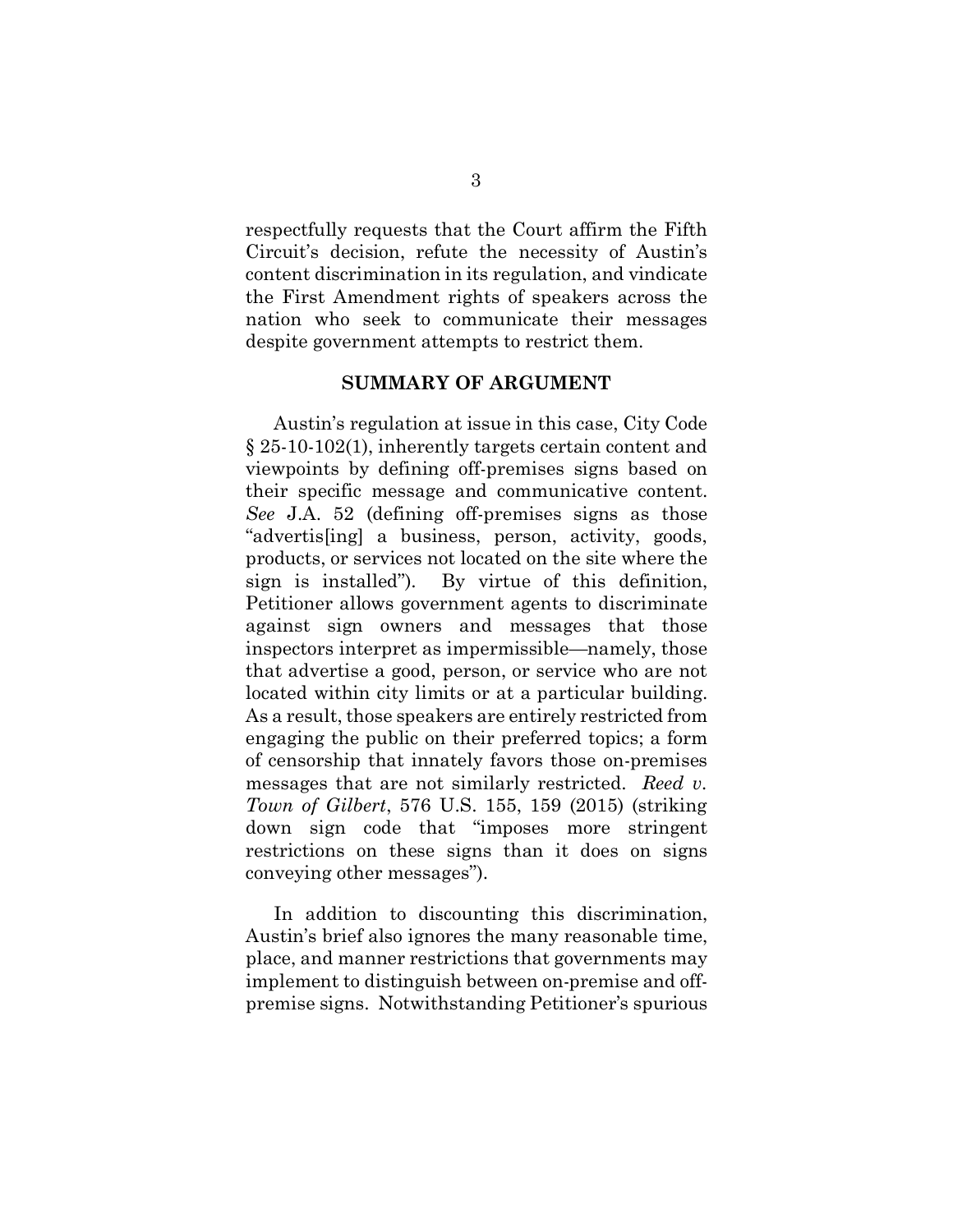claim that municipalities will be left powerless to regulate signs if the Fifth Circuit's decision is regulate signs if the Fifth Circuit's decision is affirmed, its own regulations already feature many affirmed, its own regulations already feature many restrictions against certain types of signs that do *not* require a substantive evaluation of the sign's require a substantive evaluation of the sign's message. Whether based on features like the location message. Whether based on features like the location of the permit holder, weight, numerosity, size, or light offput, governments have ample means of offput, governments have ample means of distinguishing between types of signs—even if the distinguishing between types of signs—even if the message itself is completely obscured. Accordingly, message itself is completely obscured. Accordingly, the Court should disregard Austin's admonition that the Court should disregard Austin's admonition that the sky is falling, reaffirm the availability of those measures, and confirm its repudiation of similar measures, and confirm its repudiation of similar discrimination found in Reed. discrimination found in *Reed*.

## ARGUMENT **ARGUMENT**

<span id="page-8-1"></span><span id="page-8-0"></span>I. AUSTIN IGNORES THAT ITS CODE **I. AUSTIN IGNORES THAT ITS CODE**  MANDATES CONTENT AND VIEWPOINT **MANDATES CONTENT AND VIEWPOINT**  DISCRIMINATION AGAINST MESSAGES **DISCRIMINATION AGAINST MESSAGES**  ADVOCATING FOR BUSINESSES LOCATED **ADVOCATING FOR BUSINESSES LOCATED**  OUTSIDE OF AUSTIN OR A PARTICULAR **OUTSIDE OF AUSTIN OR A PARTICULAR**  PROPERTY **PROPERTY**

Austin claims that its code does not violate the Austin claims that its code does not violate the First Amendment because it "regulates based on a First Amendment because it "regulates based on a commonplace distinction between on-premises and commonplace distinction between on-premises and off-premises signs" and "does not single out any off-premises signs" and "does not single out any subjects, topics, or viewpoints for regulation." Petitioner's Brief ("Pet. Br.") at 9. Such a conclusory Petitioner's Brief ("Pet. Br.") at 9. Such a conclusory statement, however, is factually and legally statement, however, is factually and legally inaccurate. For whether intentionally or out of inaccurate. For whether intentionally or out of support for a practice that has been in place for 38 support for a practice that has been in place for 38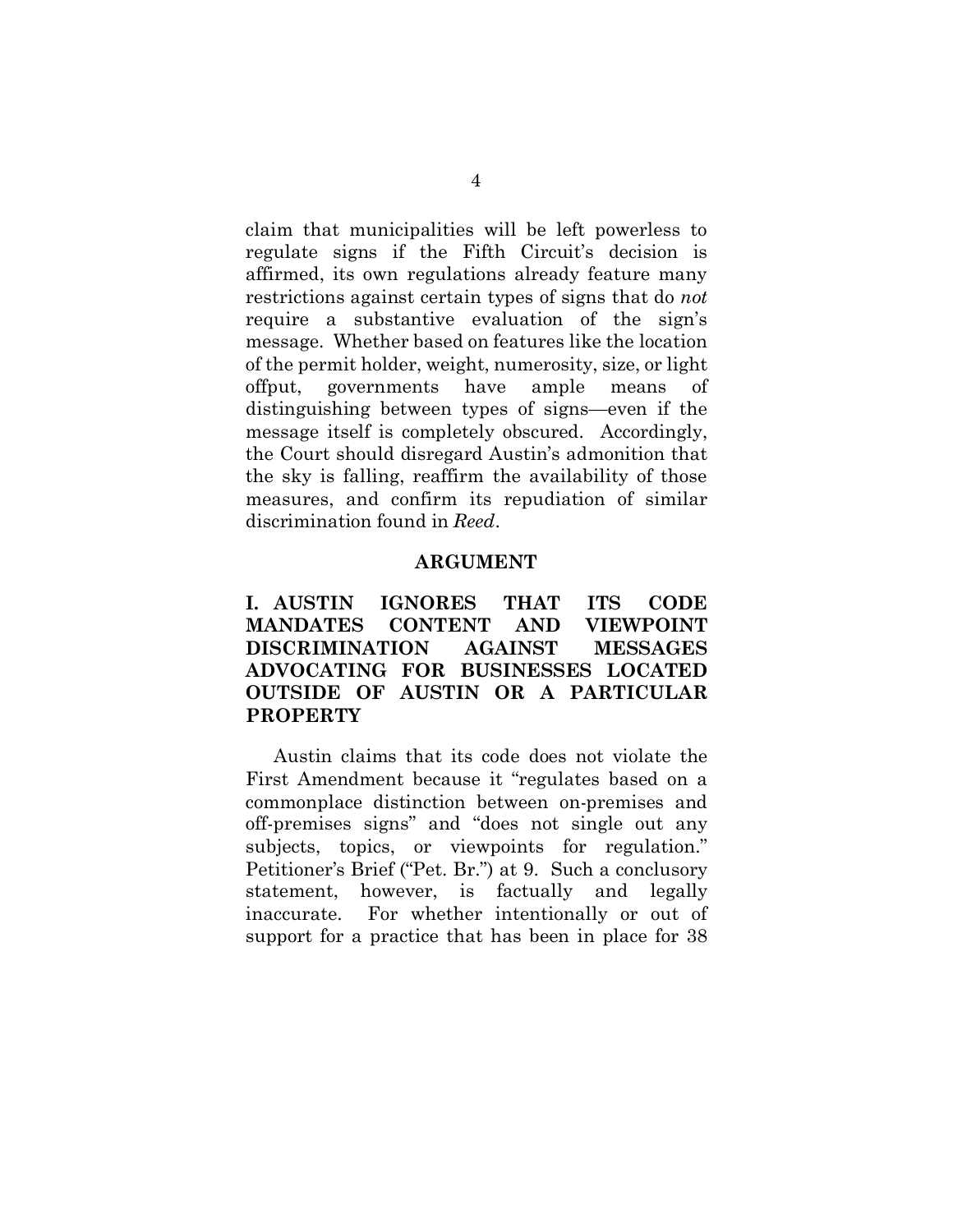years,[2](#page-9-3) Petitioner ignores that its code directly censors years,2 Petitioner ignores that its code directly censors certain content, viewpoints, and speakers related to businesses that are untethered to any particular businesses that are untethered to any particular location in Austin. See Reed, 576 U.S. at 163-164 location in Austin. *See Reed*, 576 U.S. at 163–164 (regulations that "drawl] distinctions based on a (regulations that "draw[] distinctions based on a message" or differentiate certain "speech by its message" or differentiate certain "speech by its function or purpose" are subject to strict scrutiny). function or purpose" are subject to strict scrutiny).

Beyond mere censorship of a particular sign or Beyond mere censorship of a particular sign or message, the regulation generally disfavors message, the regulation generally disfavors businesses and messages promoting goods and businesses and messages promoting goods and services outside of the city. By discriminating against services outside of the city. By discriminating against those speakers who cannot afford to operate their those speakers who cannot afford to operate their property from within city limits, Austin's regulation property from within city limits, Austin's regulation signals that those viewpoints and messages are less signals that those viewpoints and messages are less worthy of public consumption. On the other hand, the worthy of public consumption. On the other hand, the regulation's restrictions intrinsically promote a favored speaker and message—brick and mortar favored speaker and message—brick and mortar businesses located in Austin. Turner Broad. Sys., Inc. businesses located in Austin. *Turner Broad. Sys., Inc.*  v. FCC, 512 U.S. 622, 658 (1994) ("laws favoring some *v. FCC,* 512 U.S. 622, 658 (1994) ("laws favoring some speakers over others demand strict scrutiny when the speakers over others demand strict scrutiny when the legislature's speaker preference reflects a content legislature's speaker preference reflects a content preference"). But even without a "hint" of illicit preference"). But even without a "hint" of illicit motive, Pet. Br. at 42, such distinctions are motive, Pet. Br. at 42, such distinctions are

<span id="page-9-3"></span><span id="page-9-2"></span><span id="page-9-1"></span><span id="page-9-0"></span><sup>2</sup> Petitioner's invocation of the Federal Highway 2 Petitioner's invocation of the Federal Highway Administration reports and Highway Beautification Act—a Administration reports and Highway Beautification Act—a federal law that predates almost all state regulation and is not federal law that predates almost all state regulation and is not at issue here—are also misplaced. See Pet. Br. at 4-6. For at issue here—are also misplaced. *See* Pet. Br. at 4-6. For notwithstanding Austin's implied threat that the Act could be notwithstanding Austin's implied threat that the Act could be thrown asunder by invalidation of its code, that law and thrown asunder by invalidation of its code, that law and implementing guidance concerning the digitization of signs implementing guidance concerning the digitization of signs explicitly avoid any requirement to distinguish between the explicitly avoid any requirement to distinguish between the content of signs near federal roadways. See Federal Highway *content* of signs near federal roadways. *See* Federal Highway Administration, Department of Transportation, Guidance on Administration, Department of Transportation, *Guidance on*  Off-Premise Changeable Message Signs (Sept. 25, 2007). *Off-Premise Changeable Message Signs* (Sept. 25, 2007).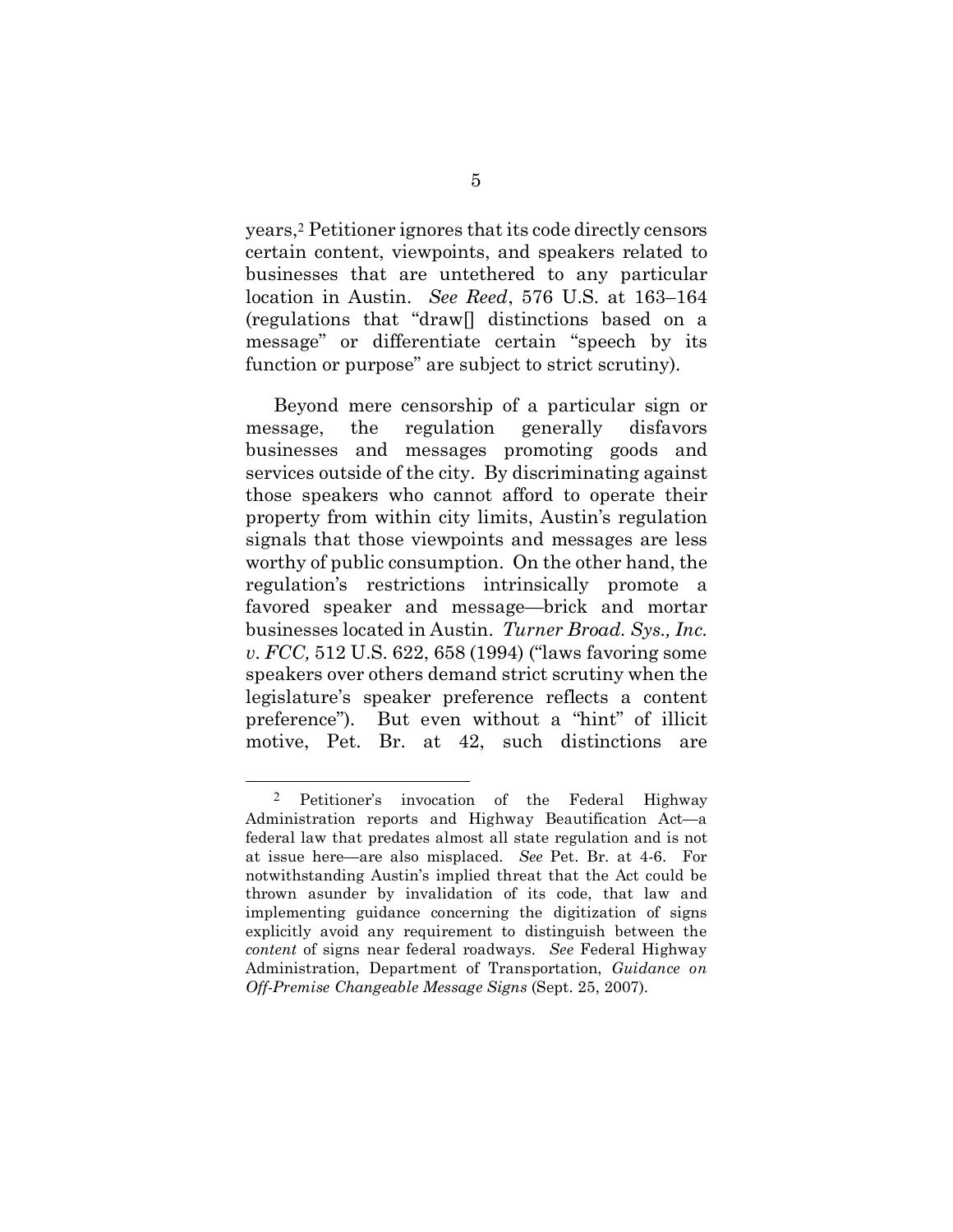impermissible under the First Amendment. See Reed, impermissible under the First Amendment. *See Reed*, 576 U.S. at 166 ("an innocuous justification cannot 576 U.S. at 166 ("an innocuous justification cannot transform a facially content-based law into one that is transform a facially content-based law into one that is content neutral"). As such, the regulation is discriminative and subject to strict scrutiny. discriminative and subject to strict scrutiny.

Austin also misapprehends the nature of the Austin also misapprehends the nature of the governmental and private interests implicated by governmental and private interests implicated by such a regulation. Broadly asserting that its regulations against digital off-premises signs serve regulations against digital off-premises signs serve traffic safety and aesthetic concerns,[3](#page-10-2) Austin then traffic safety and aesthetic concerns,<sup>3</sup> Austin then concedes that digital on-premises signs are wholly concedes that digital on-premises signs are wholly permissible without limitation under the scheme, see permissible without limitation under the scheme, *see*  Pet. Br. at 15-18—effectively admitting that those Pet. Br. at 15-18—effectively admitting that those concerns are untethered to a municipal need to reduce concerns are untethered to a municipal need to reduce driving distractions or improve aesthetics. See Reed, driving distractions or improve aesthetics. *See Reed*, 576 U.S. at 172 ("The Town cannot claim that placing 576 U.S. at 172 ("The Town cannot claim that placing strict limits on temporary directional signs is strict limits on temporary directional signs is

<span id="page-10-2"></span><span id="page-10-1"></span><span id="page-10-0"></span><sup>3</sup> Austin also claims its definition of "[o]n-premises signs ... 3 Austin also claims its definition of "[o]n-premises signs … implicate[s] the compelling interest of businesses and property implicate[s] the compelling interest of businesses and property owners to advertise their goods and services on their own property." Pet. Br. at 10. However, this supposition ignores property." Pet. Br. at 10. However, this supposition ignores other obvious (and countervailing) interests of property owners other obvious (and countervailing) interests of property owners to (1) dispose of their property how they see fit, in the most to (1) dispose of their property how they see fit, in the most profitable means available; (2) be compensated for advertising profitable means available; (2) be compensated for advertising others' goods they need not stock, sell, or manage themselves; or (3) retain flexibility for the goods and services they must offer on (3) retain flexibility for the goods and services they must offer on site—i.e., "to possess, use and dispose of it" in any permissible site—i.e., "to possess, use and dispose of it" in any permissible way. See generally United States v. General Motors Corp., 323 way. *See generally United States v. General Motors Corp.*, 323 U.S. 373, 378 (1945); Lloyd Corp., Ltd. v. Tanner, 407 U.S. 551, U.S. 373, 378 (1945); *Lloyd Corp., Ltd. v. Tanner*, 407 U.S. 551, 570 (1972) ("We do say that the Fifth and Fourteenth 570 (1972) ("We do say that the Fifth and Fourteenth Amendment rights of private property owners, as well as the Amendment rights of private property owners, as well as the First Amendment rights of all citizens, must be respected and First Amendment rights of all citizens, must be respected and protected."). Austin fails to contend with these obvious interests, protected."). Austin fails to contend with these obvious interests, which further undermines its purported governmental interest which further undermines its purported governmental interest in limitations on property owners' disposition of their land. in limitations on property owners' disposition of their land.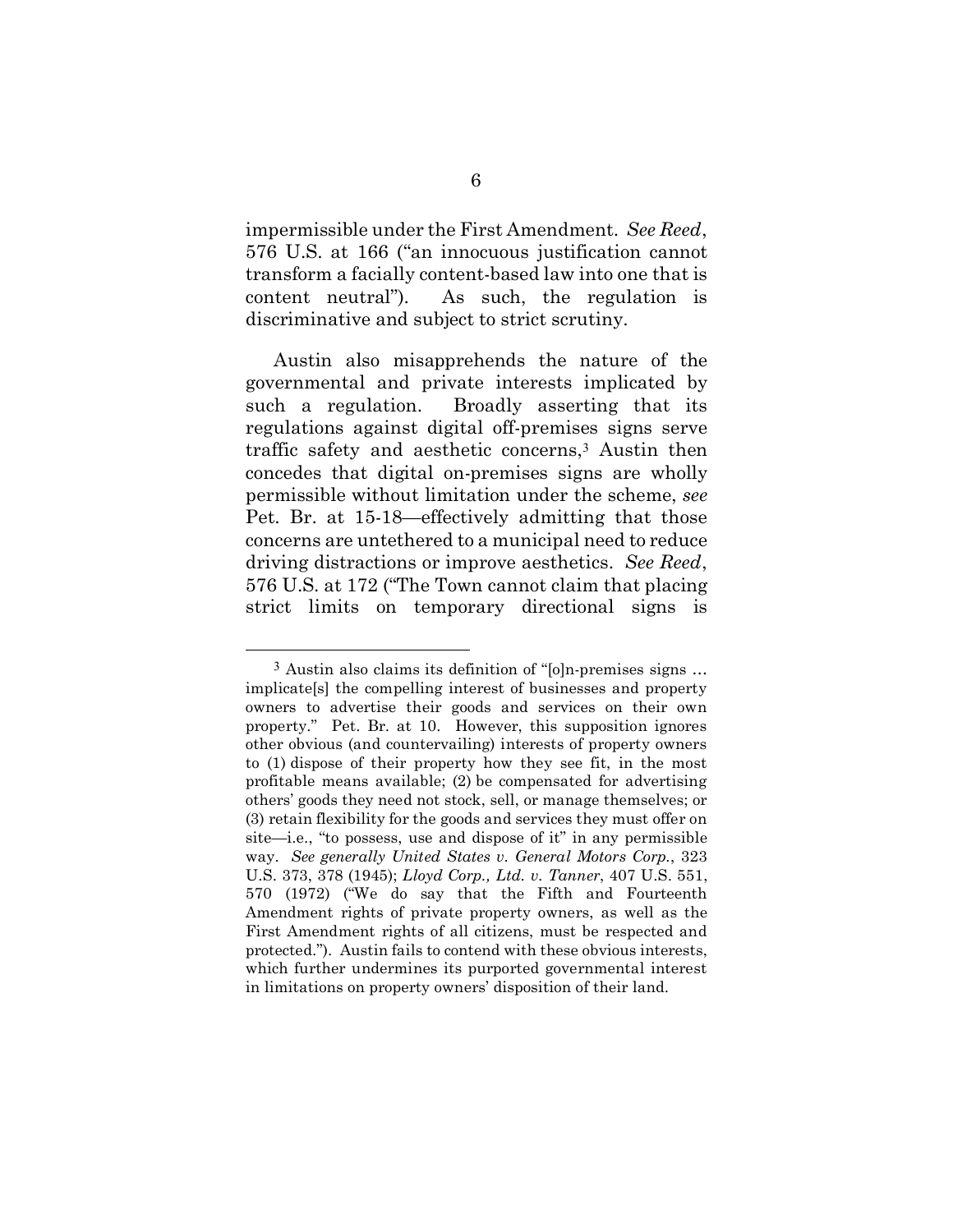necessary to beautify the Town when other types of necessary to beautify the Town when other types of signs create the same problem ... The Town similarly signs create the same problem … The Town similarly has not shown that limiting temporary directional has not shown that limiting temporary directional signs is necessary to eliminate threats to traffic safety, but that limiting other types of signs is not."). safety, but that limiting other types of signs is not."). Petitioner's attempt at defining a type of sign by the Petitioner's attempt at defining a type of sign by the messaging displayed on it does not further any messaging displayed on it does not further any governmental interest that can be achieved through governmental interest that can be achieved through the regulation of signs. Instead, Petitioner essentially the regulation of signs. Instead, Petitioner essentially asks the Court to allow the exception to swallow the asks the Court to allow the exception to swallow the rule, ignoring the plank of digital on-premises signs in its eye while targeting the speck of off-premises ones. its eye while targeting the speck of off-premises ones. See Republican Party of Minn. v. White, 536 U.S. 765, *See Republican Party of Minn. v. White*, 536 U.S. 765, 70 (2002) (a regulation cannot be upheld where it 70 (2002) (a regulation cannot be upheld where it leaves "appreciable damage" to its "supposedly vital leaves "appreciable damage" to its "supposedly vital interest") (quoting Fla. Star v. B.J.F., 491 U.S. 524, interest") (quoting *Fla. Star v. B.J.F.*, 491 U.S. 524, 541-542 (1989)). 541–542 (1989)).

<span id="page-11-1"></span><span id="page-11-0"></span>Most detrimentally, however, Petitioner's Most detrimentally, however, Petitioner's regulation creates an unnecessary burden on private regulation creates an unnecessary burden on private speech by inserting a government agent who must speech by inserting a government agent who must individually interpret the content of a sign, the individually interpret the content of a sign, the relevant code, and any ambiguity that lies between. In fact, defining a type of sign by the message In fact, defining a type of sign by the message displayed on the sign actually promotes unbridled displayed on the sign actually *promotes* unbridled discretion from government actors who, due to their discretion from government actors who, due to their interpretation of the message on the sign, can interpretation of the message on the sign, can unilaterally censor speech on the grounds that the unilaterally censor speech on the grounds that the sign does not conform to the code. See Reed, 576 U.S. at 167-168 ("[O]ne could easily imagine a Sign Code at 167-168 ("[O]ne could easily imagine a Sign Code compliance manager who disliked the Church's compliance manager who disliked the Church's substantive teachings deploying the Sign Code to make it more difficult for the Church to inform the make it more difficult for the Church to inform the public of the location of its services"). Applied here, public of the location of its services"). Applied here, government agents in Austin can rely solely upon government agents in Austin can rely solely upon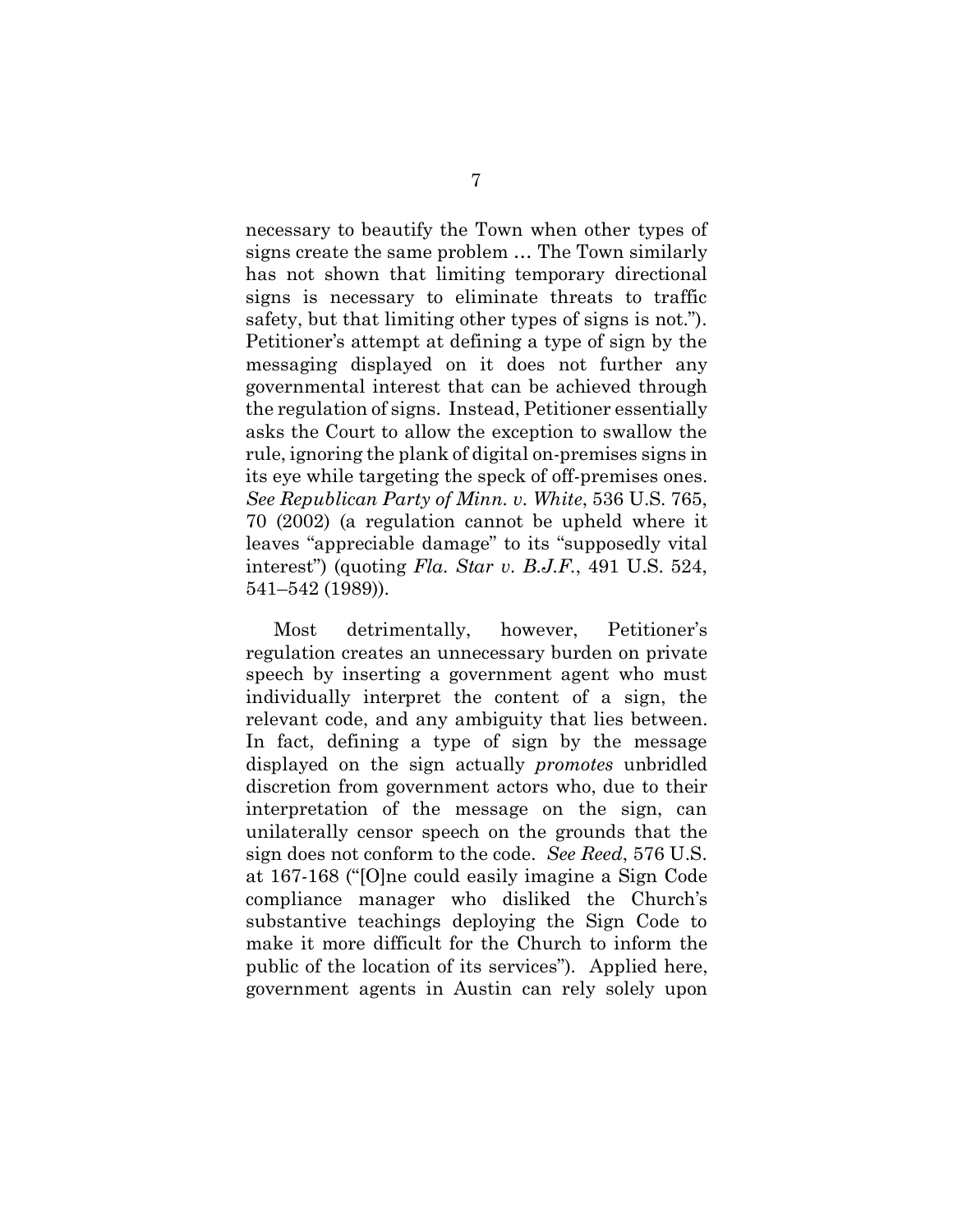<span id="page-12-0"></span>their interpretation of the definition in  $\S$  25-10-4-9-OFF-PREMISE SIGN, resolving any ambiguity OFF-PREMISE SIGN, resolving any ambiguity regarding the permissibility of a sign or its content based on their own particular view of a message. based on their own particular view of a message.

As shown through cases like Reed, government As shown through cases like *Reed*, government agents are not well suited—or sometimes even able— agents are not well suited—or sometimes even able to evaluate the meaning and import of a sign's to evaluate the meaning and import of a sign's message. Reed, 576 U.S. at 167 (noting that a message. *Reed*, 576 U.S. at 167 (noting that a government's "[i]nnocent motives do not eliminate the government's "[i]nnocent motives do not eliminate the danger of censorship presented by a facially content-danger of censorship presented by a facially contentbased statute, as future government officials may one based statute, as future government officials may one day wield such statutes to suppress disfavored day wield such statutes to suppress disfavored speech."). For example, if a sign for an Israeli-speech."). For example, if a sign for an Israeli-American owned convenience store displayed "פפסי" in Hebrew, the average government agent could not in Hebrew, the average government agent could not reasonably be expected to interpret that it communicates a message about Pepsi. In fact, even if communicates a message about Pepsi. In fact, even if published in English, that inspector could hardly published in English, that inspector could hardly divine whether the message is meant to advertise a divine whether the message is meant to advertise a good that is sold onsite, critically demean the brand, good that is sold onsite, critically demean the brand, highlight or make light of others' criticism, or promote highlight or make light of others' criticism, or promote a good at all. And if that government agent was a a good at all. And if that government agent was a personal observer of the age-old stricture that "Coke personal observer of the age-old stricture that "Coke is for Jews, Pepsi is for Arabs,["4](#page-12-3) or felt offended by the is for Jews, Pepsi is for Arabs,"<sup>4</sup> or felt offended by the brand's recent marketing around social and racial brand's recent marketing around social and racial upheaval in America[,5](#page-12-4) he may "interpret" that the upheaval in America,<sup>5</sup> he may "interpret" that the

<span id="page-12-3"></span><span id="page-12-1"></span><sup>4</sup> See David Mikkelson, Coca-Cola and Israel, Snopes, 4 *See* David Mikkelson, *Coca-Cola and Israel*, Snopes, [https://www.snopes.com/fact-check/red-white-and-jew/.](https://www.snopes.com/fact-check/red-white-and-jew/) https://www.snopes.com/fact-check/red-white-and-jew/.

<span id="page-12-4"></span><span id="page-12-2"></span><sup>5</sup> See Alexander Smith, Pepsi Pulls Controversial Kendall 5 *See* Alexander Smith, *Pepsi Pulls Controversial Kendall*  Jenner Ad After Outcry, NBCNews (April 5, 2017), *Jenner Ad After Outcry*, NBCNews (April 5, 2017), [https://www.nbcnews.com/news/nbcblk/pepsi-ad-kendall-jenner-](https://www.nbcnews.com/news/nbcblk/pepsi-ad-kendall-jenner-echoes-black-lives-matter-sparks-anger-n742811)https://www.nbcnews.com/news/nbcblk/pepsi-ad-kendall-jenner[echoes-black-lives-matter-sparks-anger-n742811.](https://www.nbcnews.com/news/nbcblk/pepsi-ad-kendall-jenner-echoes-black-lives-matter-sparks-anger-n742811) echoes-black-lives-matter-sparks-anger-n742811.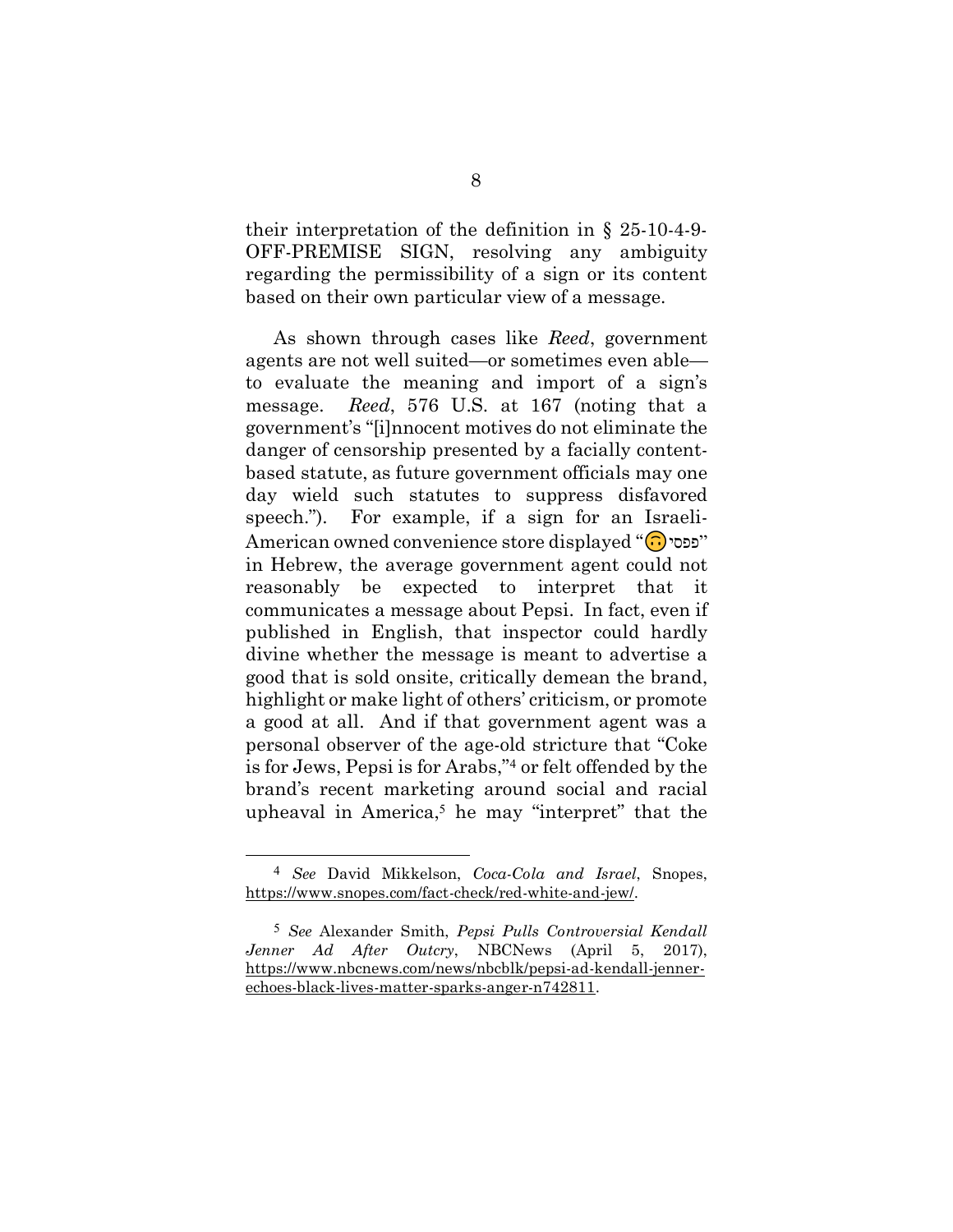store's principal "good" sold is not Pepsi and the sign does not qualify as "on-premise." In other words, does not qualify as "on-premise." In other words, based on a personal opinion alone, the government based on a personal opinion alone, the government agent can draw his own conclusions about the nature agent can draw his own conclusions about the nature of the message and deny the store owner's request on his discretion. Therefore, far from furthering his discretion. Therefore, far from furthering legitimate governmental interests in the regulation of legitimate governmental interests in the regulation of signs, Austin's code chills speech by restricting certain signs, Austin's code chills speech by restricting certain viewpoints, increasing unnecessary interference with viewpoints, increasing unnecessary interference with property use, and upholding prior restraint. property use, and upholding prior restraint.

# <span id="page-13-0"></span>II. AUSTIN IGNORES REASONABLE TIME, **II. AUSTIN IGNORES REASONABLE TIME,**  PLACE, AND MANNER RESTRICTIONS **PLACE, AND MANNER RESTRICTIONS**  BETWEEN ON- AND OFF-PREMISES SIGNS **BETWEEN ON- AND OFF-PREMISES SIGNS**  THAT WOULD NOT REQUIRE CONTENT **THAT WOULD NOT REQUIRE CONTENT**  DISCRIMINATION **DISCRIMINATION**

Relying heavily on a single line from Justice Alito's Relying heavily on a single line from Justice Alito's concurrence in *Reed*, Austin asserts that the Court has already held that "on-off-premises distinctions has already held that "on-off-premises distinctions would not trigger strict scrutiny." Pet. Br. at 20. Not would *not* trigger strict scrutiny." Pet. Br. at 20. Not so. Under the Court's established jurisprudence, a so. Under the Court's established jurisprudence, a property owner need not be regulated based on the property owner need not be regulated based on the communicative intent of any individual message or communicative intent of any individual message or restricted from posting any type of advertising content restricted from posting any type of advertising content in order for a government to meet its asserted in order for a government to meet its asserted interests. For although Justice Alito did say that interests. For although Justice Alito did say that municipalities could enact "[r]ules distinguishing between on-premises or off-premises signs," see Reed, between on-premises or off-premises signs," *see Reed*, 576 U.S. at 176, it does not follow that such a 576 U.S. at 176, it does not follow that such a distinction should be made on the "commonsense" distinction should be made on the "commonsense" basis of the sign's communicative content. Instead, basis of the sign's communicative content. Instead, case law and Austin's own regulation provide ample case law and Austin's own regulation provide ample means of regulating between on- and off-premises means of regulating between on- and off-premises signs through time, place, and manner restrictions; signs through time, place, and manner restrictions;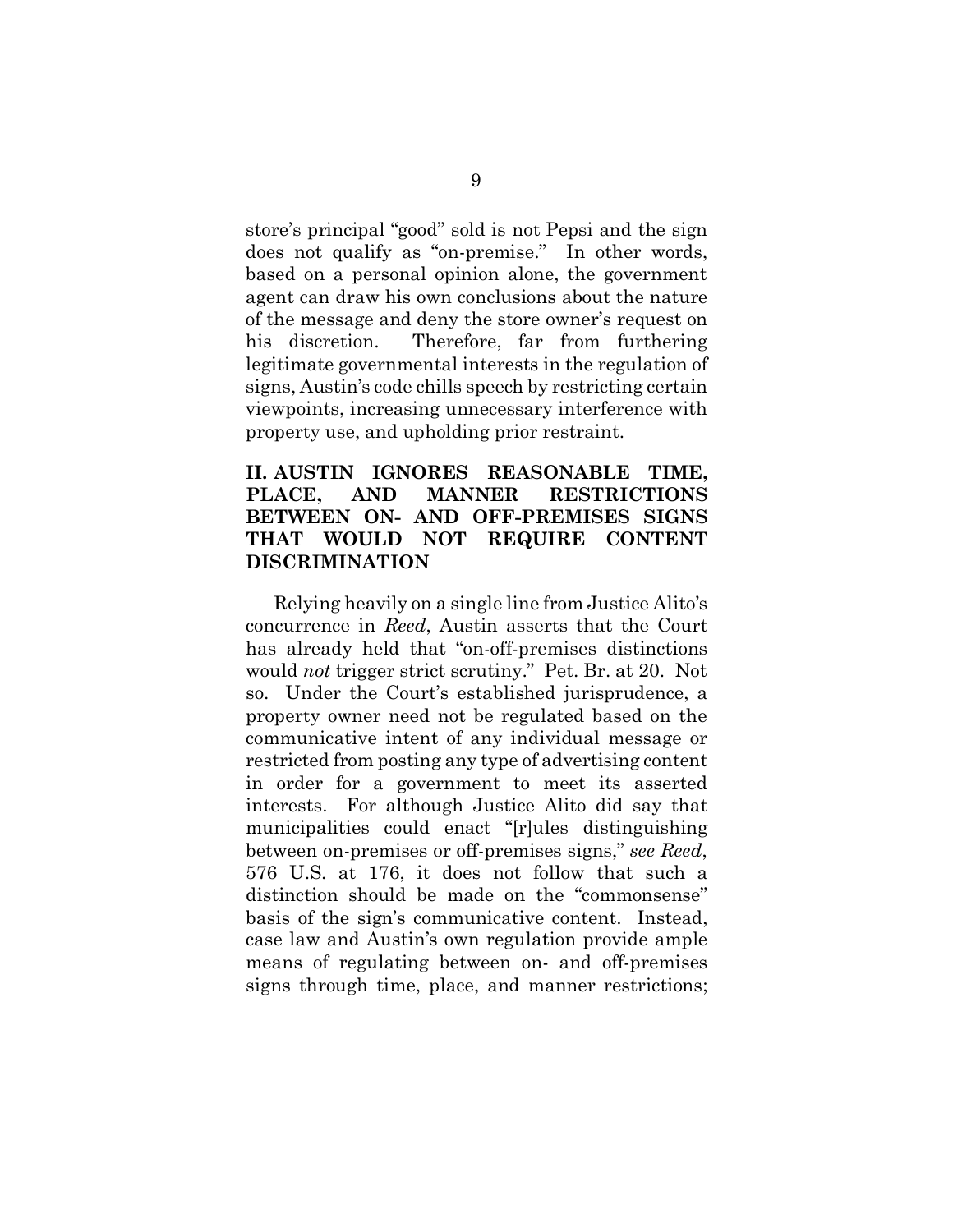cities will not be left powerless with "only broad and cities will not be left powerless with "only broad and blunt tools" remaining to regulate all signs. Pet. Br. blunt tools" remaining to regulate all signs. Pet. Br. at 36-37. at 36-37.

As this Court made clear in Reed, "[n]ot `all As this Court made clear in *Reed*, "[n]ot 'all distinctions' are subject to strict scrutiny, only distinctions' are subject to strict scrutiny, only content-based ones are." 576 U.S. at 172 (emphasis *content-based* ones are." 576 U.S. at 172 (emphasis original). Accordingly, the Court need not give credence to Petitioner's claims that affirming the credence to Petitioner's claims that affirming the Fifth Circuit "would subject virtually all distinctions Fifth Circuit "would subject virtually all distinctions in sign regulation to strict scrutiny." Pet. Br. at 12. in sign regulation to strict scrutiny." Pet. Br. at 12. For under a "black tape test"—whereby the For under a "black tape test"—whereby the communicative content of a sign is practically communicative content of a sign is practically obscured when inspected—governments still have obscured when inspected—governments still have ample means of regulating between on- and off-ample means of regulating between on- and offpremises signs that would not require a city to premises signs that would not require a city to penalize a property holder based on the content of her penalize a property holder based on the *content* of her message. Most easily, Austin can regulate between message. Most easily, Austin can regulate between on- and off-premises signs by examining the location on- and off-premises signs by examining the *location* of the permit holder, without any need to look at the *of the permit holder*, without any need to look at the sign's face at all. sign's face at all.

<span id="page-14-0"></span>In particular, § 25-10-4(9) could define "OFF-In particular, § 25-10-4(9) could define "OFF-PREMISE SIGN" to mean "a sign that is permitted to PREMISE SIGN" to mean "a sign that is permitted to a business, person, institution, or other entity without a business, person, institution, or other entity without a license to occupy or conduct a business or other a license to occupy or conduct a business or other activity located on the premises where the sign is activity located on the premises where the sign is located." Further, "ON-PREMISE SIGN" could be defined as "a sign that is permitted to a business, defined as "a sign that is permitted to a business, person, institution, or other entity licensed to occupy person, institution, or other entity licensed to occupy or conduct a business or other activity located on the premises where the sign is located." In that way, premises where the sign is located." In that way, restrictions against off-premises signs could be restrictions against off-premises signs could be enforced through examination of the location of the enforced through examination of the location of the permit holder instead of distinguishing between permit holder instead of distinguishing between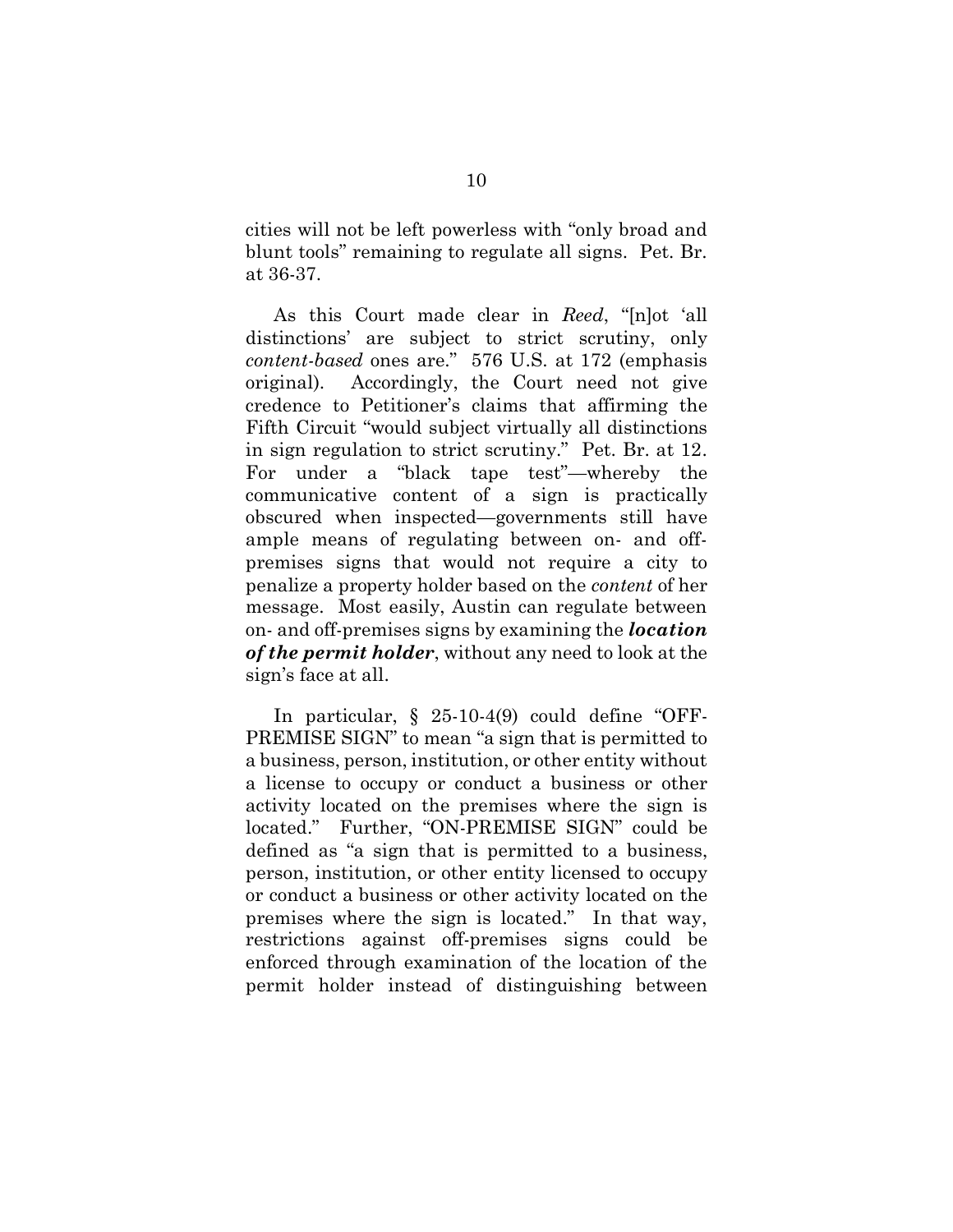revenue streams that result from advertising goods on site versus goods sold elsewhere. Fully ignoring the site versus goods sold elsewhere. Fully ignoring the communicative content of the sign, the government communicative content of the sign, the government agent's own biases against a particular message agent's own biases against a particular message would also not come to bear in the form of state-would also not come to bear in the form of stateapproved censorship. approved censorship.

Moreover, Austin's current regulations also Moreover, Austin's current regulations also provide a window into additional means of regulating provide a window into additional means of regulating between these types of signs and meeting government between these types of signs and meeting government objectives—further undermining its claim that "an objectives—further undermining its claim that "an official cannot identify an off-premises sign without official cannot identify an off-premises sign without reading it." See Pet. Br. at 11-12. Addressing purported concerns with unruly proliferation of signs purported concerns with unruly proliferation of signs at a given location, id. at 17, 46, governments can at a given location, *id.* at 17, 46, governments can regulate the *number* and *size* of types of signs permitted for each property (or sign changes for permitted for each property (or sign changes for digital displays). In this case, the government actor digital displays). In this case, the government actor would only need to examine the (1) number of would only need to examine the (1) number of particularly-sized signs and (2) associated permit to particularly-sized signs and (2) associated permit to determine whether the property owner is in determine whether the property owner is in compliance. compliance.

With regard to digitized signs and concerns about With regard to digitized signs and concerns about "electric signs [that] use rapidly changing images and "electric signs [that] use rapidly changing images and bright lights to intensify their effect," id. at 15, bright lights to intensify their effect," *id.* at 15, governments could constrain certain signs to weight governments could constrain certain signs to *weight*  or *light offput* limitations while still allowing their messages to be broadcast. Under those messages to be broadcast. Under those circumstances, the government agent would only need circumstances, the government agent would only need to examine the weight of a sign or its brightness when to examine the weight of a sign or its brightness when compared to the associated permit to determine compared to the associated permit to determine whether it violates a regulation and implicates whether it violates a regulation and implicates Austin's concerns about safety, distractions and Austin's concerns about safety, distractions and blight. As those factors are wholly unrelated to the blight. As those factors are wholly unrelated to the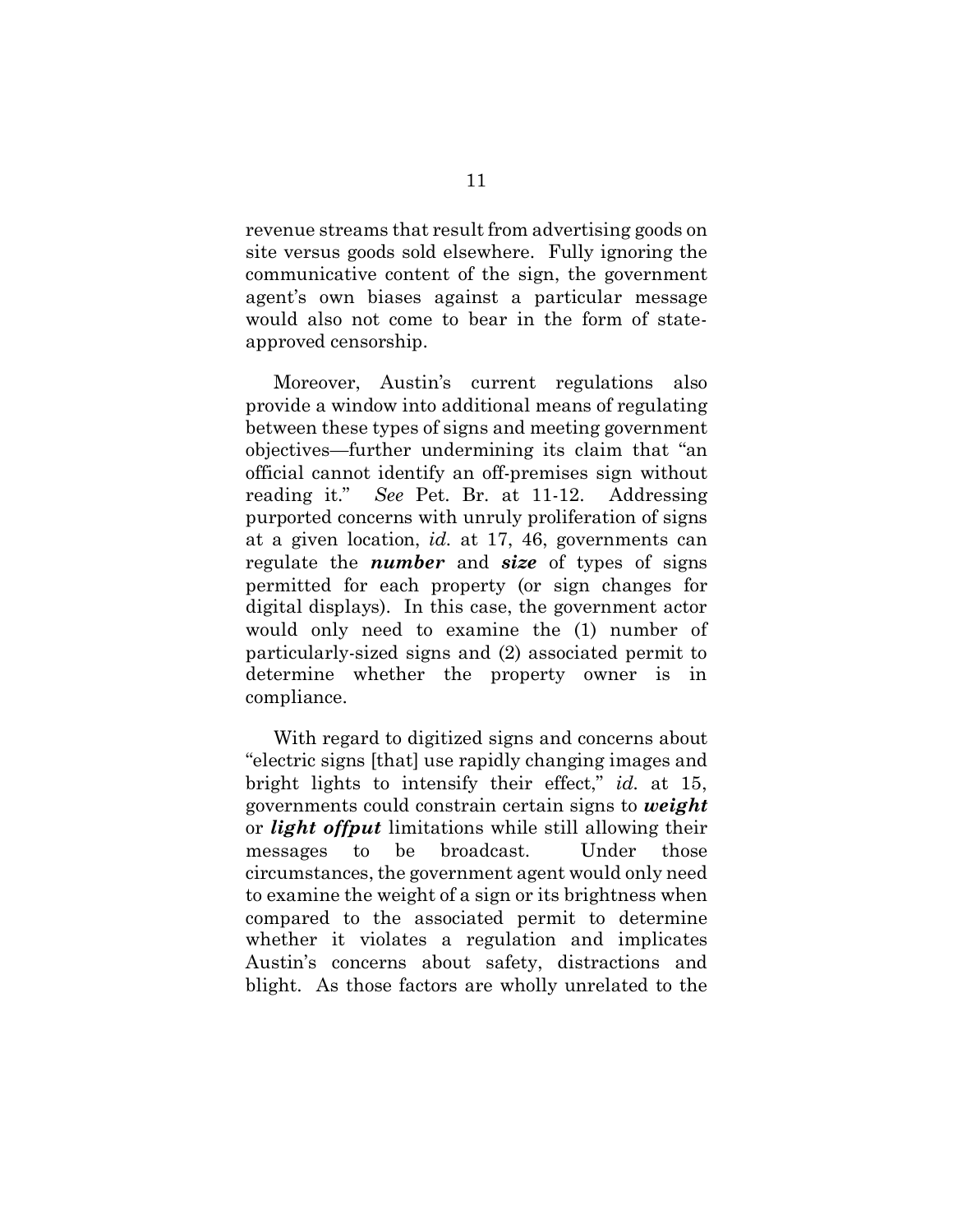communicative content of the sign's message and do communicative content of the sign's message and do not restrict certain viewpoints from being observed by not restrict certain viewpoints from being observed by the public, they would not come with the same the public, they would not come with the same content-based concerns. And while such means would not be as simple as looking at a sign's message to not be as simple as looking at a sign's message to divine whether it is allowed, Austin's "[m]ere divine whether it is allowed, Austin's "[m]ere administrative convenience" does not supersede every administrative convenience" does not supersede every putative speaker's First Amendment right to publish putative speaker's First Amendment right to publish messages untethered to a physical location in that messages untethered to a physical location in that city. See Americans for Prosperity Found. v. Bonta, city. *See Americans for Prosperity Found. v. Bonta*, 141 S. Ct. 2373, 2387 (2021) (citing Reed, 561 U.S. at 141 S. Ct. 2373, 2387 (2021) (citing *Reed*, 561 U.S. at 196). 196).

## <span id="page-16-1"></span>CONCLUSION **CONCLUSION**

<span id="page-16-0"></span>The First Amendment exists, in part, to place The First Amendment exists, in part, to place limits "on government regulation of speech." See limits "on government regulation of speech." *See*  Reed, 561 U.S. at 168. As such, when the government *Reed*, 561 U.S. at 168. As such, when the government seeks to divest a property owner of her right to speak seeks to divest a property owner of her right to speak on any permissible matter—while allowing her to speak on other, more "desirable" topics—the First speak on other, more "desirable" topics—the First Amendment demands the courts apply strict scrutiny Amendment demands the courts apply strict scrutiny to that censorship. Furthermore, allowing government agents to investigate and deny certain government agents to investigate and deny certain types of speech or viewpoints based solely upon the types of speech or viewpoints based solely upon the character of a sign's message inherently provides an character of a sign's message inherently provides an opportunity for unbridled discretion and opportunity for unbridled discretion and discrimination to occur. discrimination to occur.

Fortunately, multiple means exist for Fortunately, multiple means exist for governments to regulate between on-premise and off-governments to regulate between on-premise and offpremise signs by reviewing only the time, place and premise signs by reviewing only the time, place and manner characteristics of a particular sign. Not only manner characteristics of a particular sign. Not only do these means protect against the opportunity for do these means protect against the opportunity for such unchecked censorship to occur, they also further the governmental interests at stake without the the governmental interests at stake without the